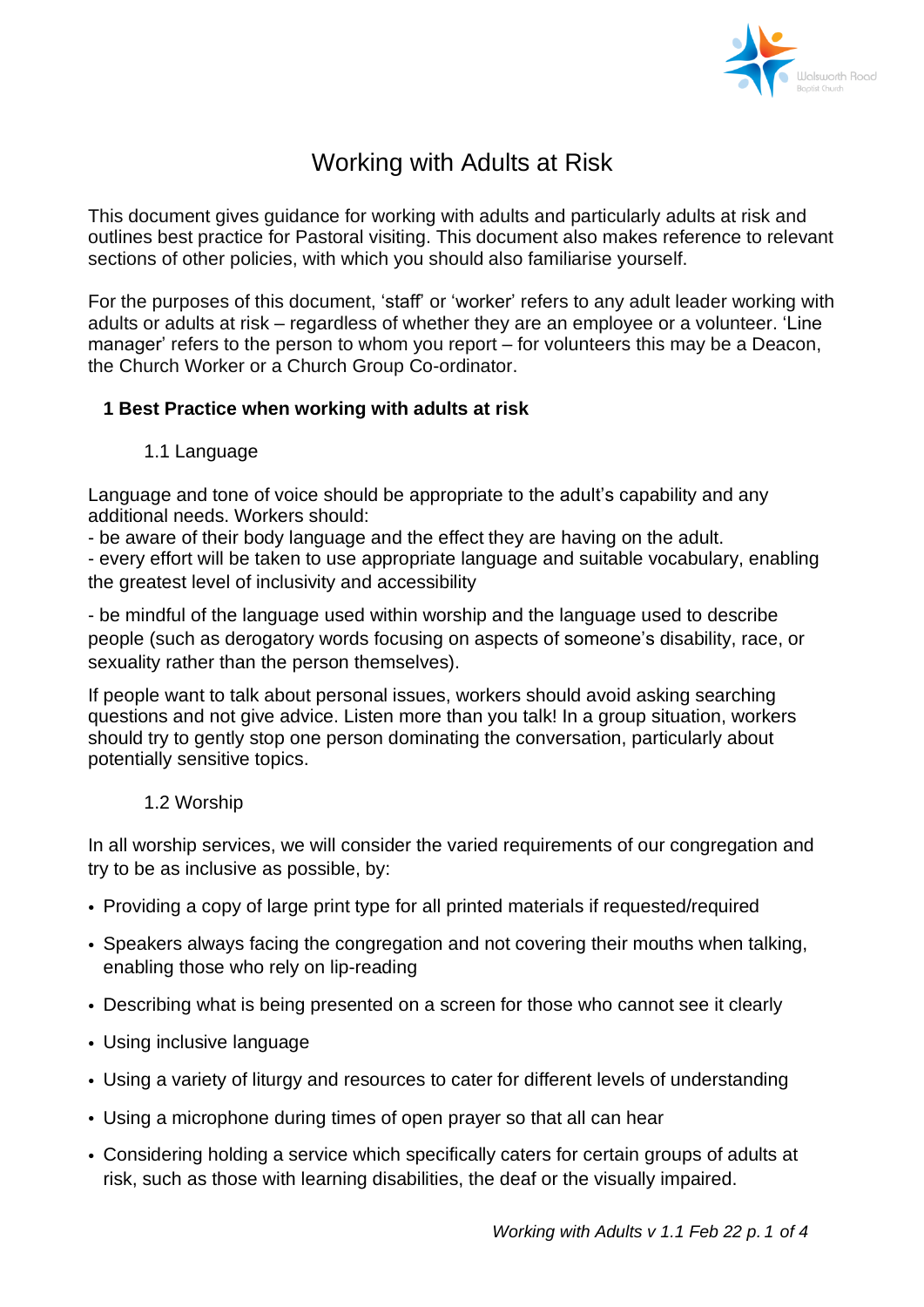

## 1.3 Financial Integrity

Arrangements are in place for dealing with money, financial transactions, and gifts, as outlined below. Workers should:

- not seek personal financial gain from their position beyond any salary or recognised allowances or expenses.
- not be influenced by offers of money.
- ensure that church and personal finances are kept apart to avoid any conflict of interest.
- report any gifts received to the Deacons who should decide whether or not the gift can be accepted.

• Any cash received by the church should be handled by two unrelated church workers. In addition:

- Care should be taken not to canvass for church donations from those adults who may be at risk, such as the recently bereaved.
- If someone alters their will in favour of an individual known to them because of their church work or pastoral relationship, it should be reported to the Deacons. Workers should not act as Executors for someone they know through their work or pastoral role, as this may lead to a conflict of interests.
- Expert legal advice should be sought on matters such as Power of Attorney and Appointeeship to ensure that the situation is clearly understood and is the most appropriate course of action for the adult at risk.

# 1.4 Photographs

Workers should make sure that they have the person's permission to take a picture, and that the subject is happy with the intended use of the pictures. When taking group pictures, workers should remember to get verbal permission from everyone who will be photographed.

# **2 Confidentiality**

With adults, confidentiality means that someone's personal business is not discussed with others, except with their permission. This is not always possible when considering passing relevant information about abuse or concerns to the church Designated Person for Safeguarding, (DPS) the statutory authorities or the local association. However, it is possible to keep the information confidential to the relevant parties. This means not telling or hinting to others what someone has disclosed, not even for prayer ministry.

## **What if an adult doesn't want help?**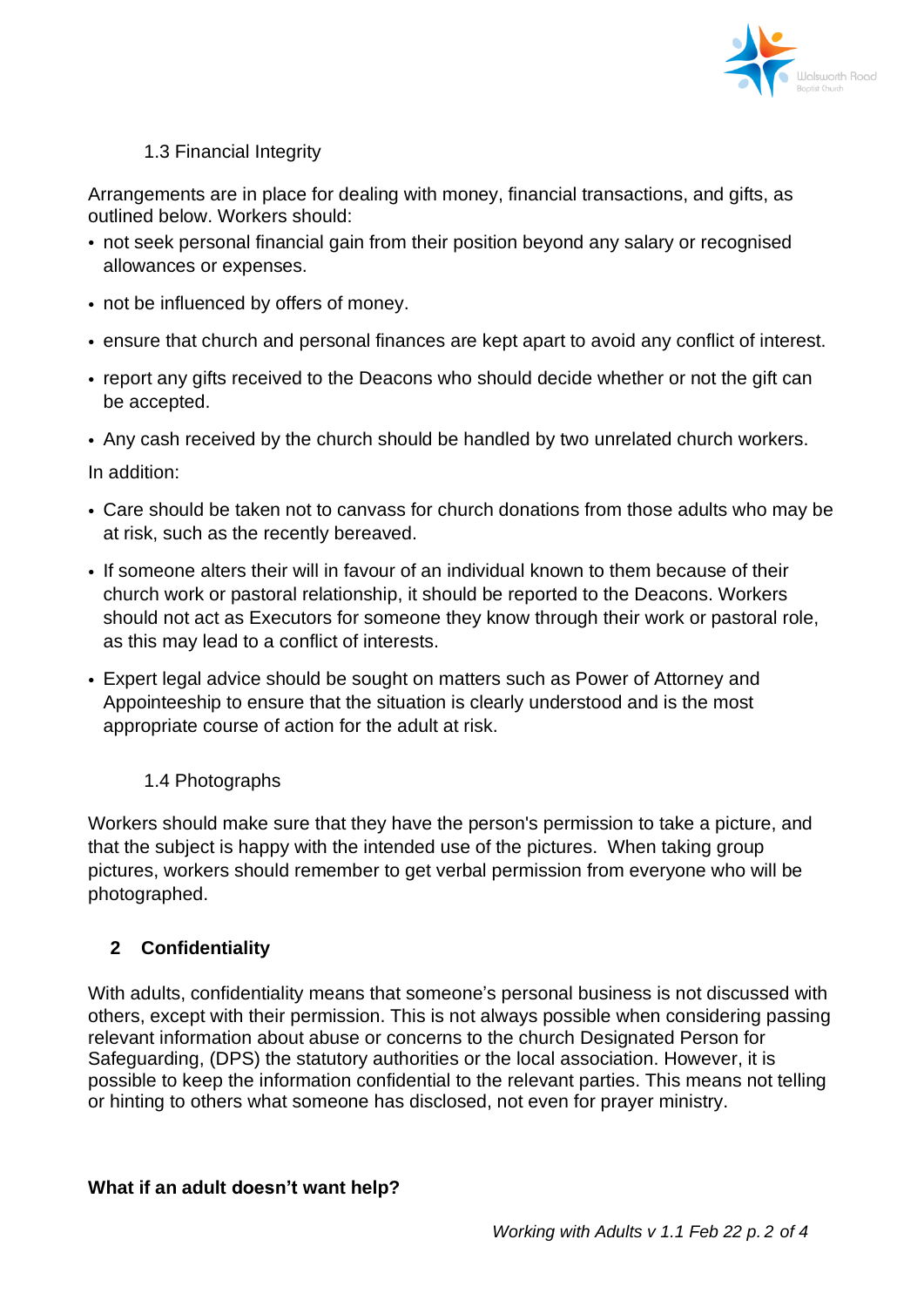

The mental capacity of the adult is vital in deciding what should be done. All actions should be based on the assumption that the individual has the capacity and the right to make their own choices in relation to their personal safety and well-being. This includes upholding their right to follow a course of action which others may deem unwise or eccentric, including staying in a situation of abuse.

If the adult doesn't want help it may still be necessary to inform the police or Adult Social Care Services, who can put a safeguarding plan in place so that, as far as possible, the adult continues to be protected. This is particularly important:

- When the person lacks the mental capacity to make such a choice
- When there is a risk of harm to others
- In order to prevent a crime

If at all unsure of whether or not to pass on information about abuse without permission, contact the church Designated Person for Safeguarding (DPS) for advice.

It is also important that the adult is given / knows where to get appropriate help and support if they should change their mind.

## **3 Pastoral Ministry**

#### 3.1 Pastoral Visits / Meetings

All those involved in pastoral ministry should work in a way that follows clearly defined procedures agreed by the church. These procedures should set out the boundaries for pastoral care so that all parties can understand their position and that they protect those carrying out the pastoral ministry as well as those receiving it.

- An appointment should be made in advance for all visits and meetings.
- A record should be made of all visits and meetings noting date, time, location, subject and any actions to be taken.

## 3.2 Pastoral Relationships

- Workers should be aware of the power imbalance within pastoral relationships and the potential for abuse of trust.
- Behaviour that suggests favouritism or gives the impression of a special relationship, should be avoided.
- Workers should be aware of the dangers of dependency within a pastoral relationship.
- Workers should never take advantage of their role and engage in sexual activity with someone with whom they have a pastoral relationship.
- All people receiving pastoral ministry should be treated with respect and should be encouraged to make their own decisions about any actions or outcomes.
- Workers should not pastorally minister to anyone whilst under the influence of alcohol or drugs.